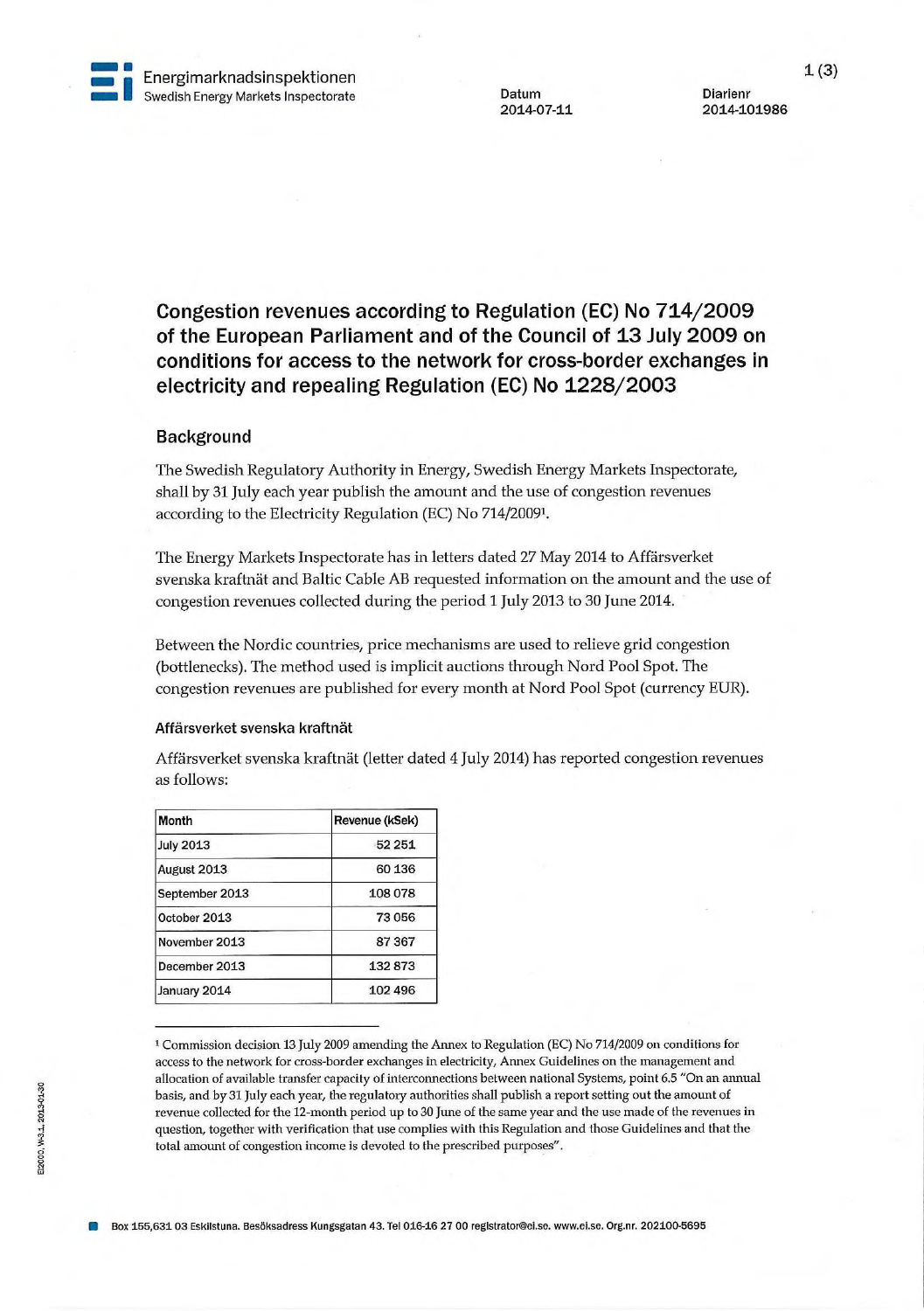**. e a**<br>Energimarknadsinspektionen **and batum Diarienr** Diarienr **and Diarienr 2014-07-11** Diarienr **Diarienr Diarienr 2014-10** 

**~ •** 

**2014-07-11 2014-101986** 

| Month            | Revenue (kSek) |
|------------------|----------------|
| February 2014    | 61604          |
| <b>Mars 2014</b> | 126728         |
| April 2014       | 64 261         |
| <b>May 2014</b>  | 76887          |
| <b>June 2014</b> | 143 344        |
| Total            | 1089083        |

## **Baltic Cable AB**

Baltic Cable AB (letter dated 1 July 2014) has reported congestion revenues as follows:

| Month             | Revenue (kSek) |
|-------------------|----------------|
| <b>July 2013</b>  | 6388           |
| August 2013       | $\Omega$       |
| September 2013    | 3865           |
| October 2013      | 17057          |
| November 2013     | 12620          |
| December 2013     | 29 0 70        |
| January 2014      | 23 1 26        |
| February 2014     | 16911          |
| <b>Mars 2014</b>  | 22 3 16        |
| <b>April 2014</b> | 14 197         |
| May 2014          | 10957          |
| Juni 2014         | 3 1 6 4        |
| <b>Totalt</b>     | 159671         |

## **The use of collected congestion revenues**

According to Affärsverket svenska kraftnät, collected revenues have been used to finance electricity grid reinforcements and that the purpose of the reinforcements is to reduce existing bottlenecks, guarantee the actual availability of the allocated capacity and maintain or increase intercormection capacities through network investments. Baltic Cable AB have reported that the collected revenues mainly are used by the company to guarantee the accessibility and allocation of the transfer capacity on the interconnector.

Swedish Energy Markets Inspectorate can conclude from the information presented by Affärsverket svenska kraftnät that the use of the collected revenues complies with the EU regulation and has therefore not found any reason to further investigate Affärsverket svenska kraftnät's use of collected congestion revenues for the above mentioned period.